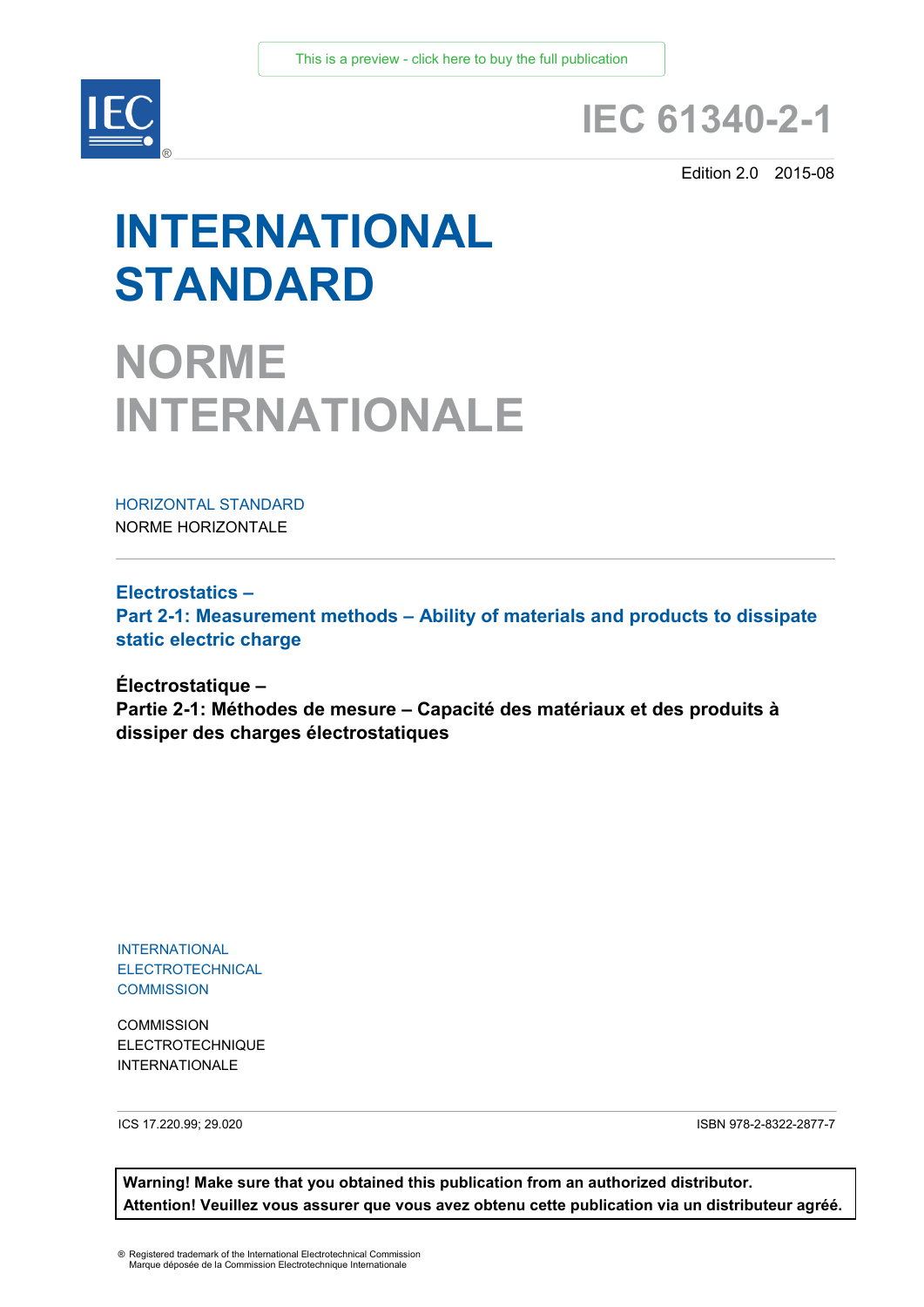$-2-$ 

IEC 61340-2-1:2015 © IEC 2015

### **CONTENTS**

| 1 |       |                                                                                |  |
|---|-------|--------------------------------------------------------------------------------|--|
| 2 |       |                                                                                |  |
| 3 |       |                                                                                |  |
| 4 |       |                                                                                |  |
|   |       |                                                                                |  |
|   | 4.1   |                                                                                |  |
|   | 4.2   |                                                                                |  |
|   | 4.3   |                                                                                |  |
|   | 4.3.1 |                                                                                |  |
|   | 4.3.2 |                                                                                |  |
|   | 4.3.3 |                                                                                |  |
|   | 4.3.4 |                                                                                |  |
|   | 4.4   |                                                                                |  |
|   | 4.4.1 |                                                                                |  |
|   | 4.4.2 |                                                                                |  |
| 5 |       |                                                                                |  |
|   | 5.1   |                                                                                |  |
|   | 5.2   |                                                                                |  |
|   | 5.2.1 |                                                                                |  |
|   | 5.2.2 |                                                                                |  |
|   | 5.2.3 |                                                                                |  |
|   | 5.2.4 |                                                                                |  |
|   | 5.2.5 |                                                                                |  |
|   | 5.3   |                                                                                |  |
|   | 5.3.1 |                                                                                |  |
|   | 5.3.2 |                                                                                |  |
|   | 5.3.3 | Test procedure for charge decay properties of finger cots as worn  16          |  |
|   | 5.3.4 | Test procedure for the charge decay properties of gloves as worn16             |  |
|   | 5.3.5 |                                                                                |  |
|   | 5.3.6 | Test procedure for the charge decay properties of tools17                      |  |
|   | 5.3.7 |                                                                                |  |
|   | 5.4   |                                                                                |  |
|   |       | Annex A (normative) Performance verification of measuring instrumentation19    |  |
|   | A.1   | Verification of corona charge decay measuring instrumentation 19               |  |
|   | A.1.1 |                                                                                |  |
|   | A.1.2 |                                                                                |  |
|   | A.1.3 |                                                                                |  |
|   | A.1.4 |                                                                                |  |
|   | A.2   | Methods for verification of the capacitance of an isolated conductive plate 20 |  |
|   | A.2.1 |                                                                                |  |
|   | A.2.2 |                                                                                |  |
|   | A.2.3 |                                                                                |  |
|   | A.2.4 |                                                                                |  |
|   |       |                                                                                |  |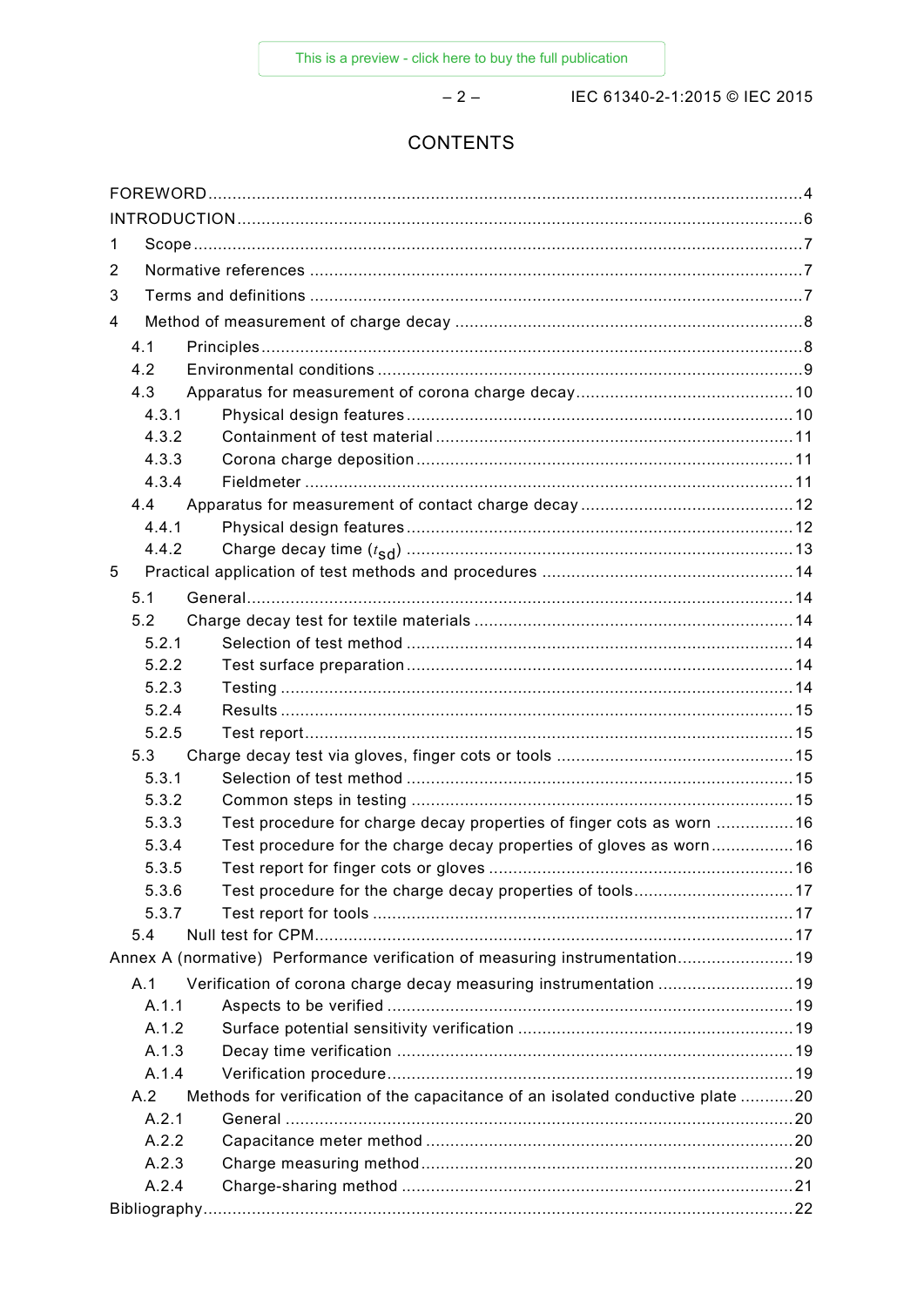IEC 61340-2-1:2015 © IEC 2015 – 3 –

| Figure 1 – Example of an arrangement for measurement of dissipation of charge using |  |
|-------------------------------------------------------------------------------------|--|
| Figure 2 – Example of an arrangement for measurement of dissipation of charge using |  |
|                                                                                     |  |
|                                                                                     |  |
|                                                                                     |  |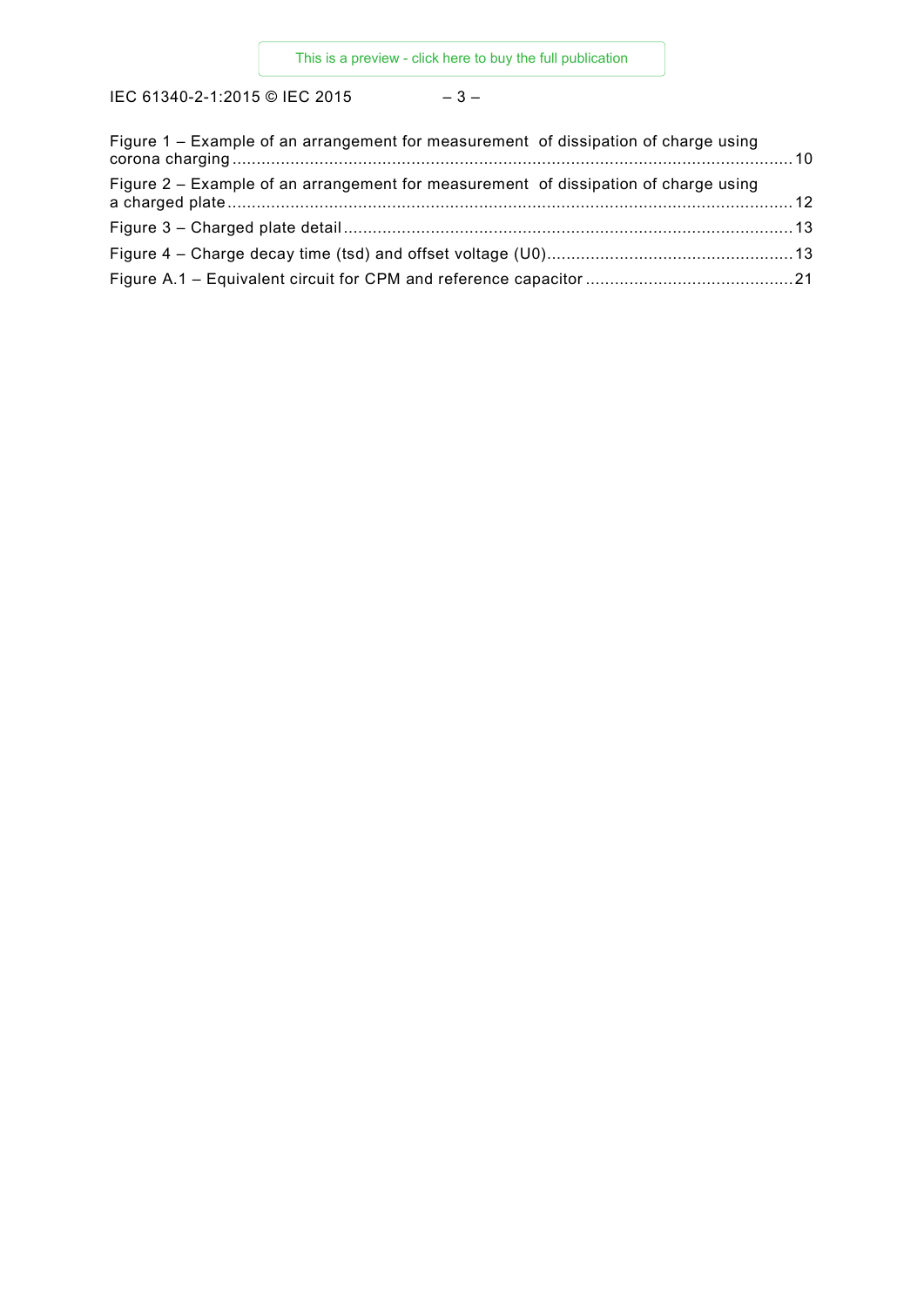[This is a preview - click here to buy the full publication](https://webstore.iec.ch/publication/23186&preview=1)

– 4 – IEC 61340-2-1:2015 © IEC 2015

#### INTERNATIONAL ELECTROTECHNICAL COMMISSION

 $\overline{\phantom{a}}$ 

#### **ELECTROSTATICS –**

#### **Part 2-1: Measurement methods – Ability of materials and products to dissipate static electric charge**

#### FOREWORD

- <span id="page-3-0"></span>1) The International Electrotechnical Commission (IEC) is a worldwide organization for standardization comprising all national electrotechnical committees (IEC National Committees). The object of IEC is to promote international co-operation on all questions concerning standardization in the electrical and electronic fields. To this end and in addition to other activities, IEC publishes International Standards, Technical Specifications, Technical Reports, Publicly Available Specifications (PAS) and Guides (hereafter referred to as "IEC Publication(s)"). Their preparation is entrusted to technical committees; any IEC National Committee interested in the subject dealt with may participate in this preparatory work. International, governmental and nongovernmental organizations liaising with the IEC also participate in this preparation. IEC collaborates closely with the International Organization for Standardization (ISO) in accordance with conditions determined by agreement between the two organizations.
- 2) The formal decisions or agreements of IEC on technical matters express, as nearly as possible, an international consensus of opinion on the relevant subjects since each technical committee has representation from all interested IEC National Committees.
- 3) IEC Publications have the form of recommendations for international use and are accepted by IEC National Committees in that sense. While all reasonable efforts are made to ensure that the technical content of IEC Publications is accurate, IEC cannot be held responsible for the way in which they are used or for any misinterpretation by any end user.
- 4) In order to promote international uniformity, IEC National Committees undertake to apply IEC Publications transparently to the maximum extent possible in their national and regional publications. Any divergence between any IEC Publication and the corresponding national or regional publication shall be clearly indicated in the latter.
- 5) IEC itself does not provide any attestation of conformity. Independent certification bodies provide conformity assessment services and, in some areas, access to IEC marks of conformity. IEC is not responsible for any services carried out by independent certification bodies.
- 6) All users should ensure that they have the latest edition of this publication.
- 7) No liability shall attach to IEC or its directors, employees, servants or agents including individual experts and members of its technical committees and IEC National Committees for any personal injury, property damage or other damage of any nature whatsoever, whether direct or indirect, or for costs (including legal fees) and expenses arising out of the publication, use of, or reliance upon, this IEC Publication or any other IEC Publications.
- 8) Attention is drawn to the Normative references cited in this publication. Use of the referenced publications is indispensable for the correct application of this publication.
- 9) Attention is drawn to the possibility that some of the elements of this IEC Publication may be the subject of patent rights. IEC shall not be held responsible for identifying any or all such patent rights.

International Standard IEC 61340-2-1 has been prepared by IEC technical committee 101: Electrostatics.

This second edition cancels and replaces the first edition published in 2002. This edition constitutes a technical revision.

This edition includes the following significant technical changes with respect to the previous edition: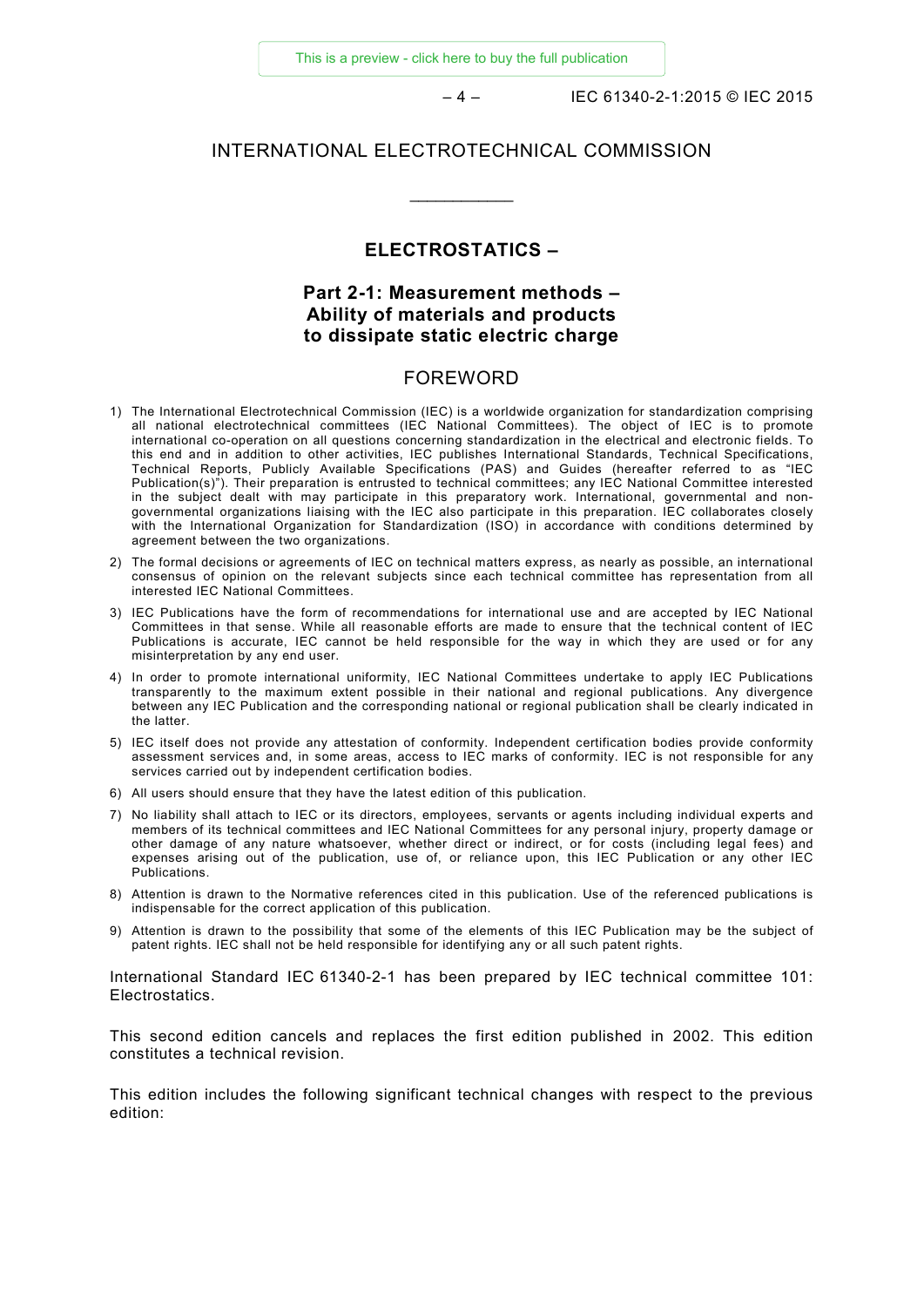IEC 61340-2-1:2015 © IEC 2015 – 5 –

- a) the first edition supported requirements in IEC TR 61340-5-1, but with the revision of IEC TR 61340-5-1 into an International Standard, this support is no longer required; references to IEC 61340-5-1[1][1](#page-4-0) have been removed;
- b) the introduction gives additional information on when charge decay time measurements are appropriate, and the applications for which each of the two test methods are best suited;
- c) procedures for performance verification of measuring instruments for the corona charging method have been added.

The text of this standard is based on the following documents:

| CDV         | Report on voting |
|-------------|------------------|
| 101/446/CDV | 101/462/RVC      |

Full information on the voting for the approval of this standard can be found in the report on voting indicated in the above table.

This publication has been drafted in accordance with the ISO/IEC Directives, Part 2.

It has the status of a horizontal standard in accordance with IEC Guide 108[3].

A list of all the parts in the IEC 61340 series, published under the general title *Electrostatics*, can be found on the IEC website.

The committee has decided that the contents of this publication will remain unchanged until the stability date indicated on the IEC website under "http://webstore.iec.ch" in the data related to the specific publication. At this date, the publication will be

- reconfirmed.
- withdrawn.
- replaced by a revised edition, or
- amended.

\_\_\_\_\_\_\_\_\_\_\_

<span id="page-4-0"></span><sup>1</sup> Numbers in square brackets refer to the Bibliography.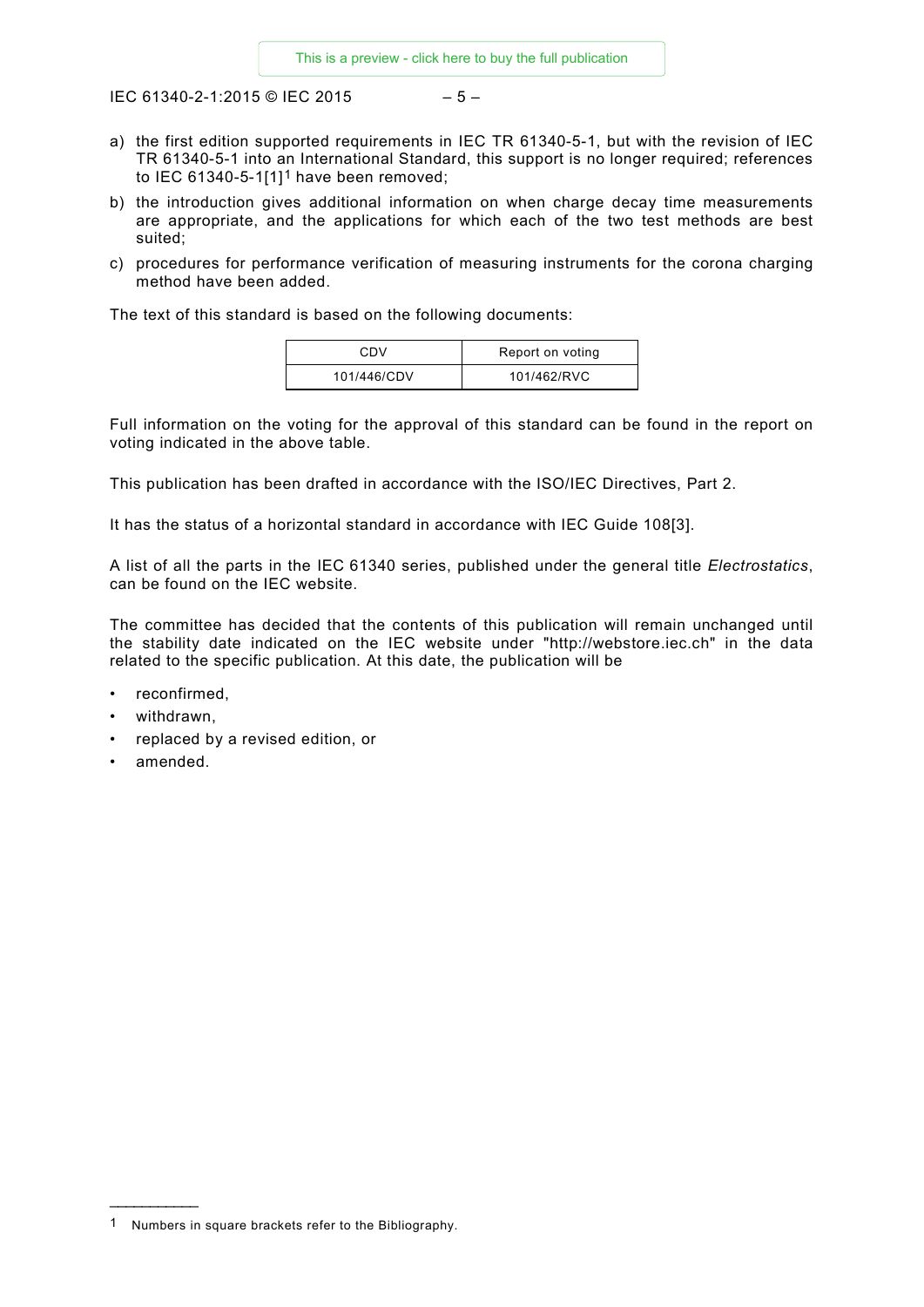– 6 – IEC 61340-2-1:2015 © IEC 2015

#### INTRODUCTION

<span id="page-5-0"></span>Measurements of the rate of dissipation of static charge belong to the essential measurement techniques in the field of electrostatics.

For homogeneous conductive materials, this property can be evaluated indirectly by measuring resistance or resistivity parameters. Care should be exercised when determining the homogeneity of materials, as some materials that appear homogenous do exhibit nonhomogeneous electrical characteristics. If the homogeneity of materials is not known and cannot be otherwise verified, resistance measurements may not be reliable or may not give enough information. Resistance measurements may also not be reliable when evaluating materials in the dissipative or insulative range and especially for high ohmic materials including conductive fibres (e.g. textiles with a metallic grid). In such cases, the rate of dissipation of static charge should be measured directly.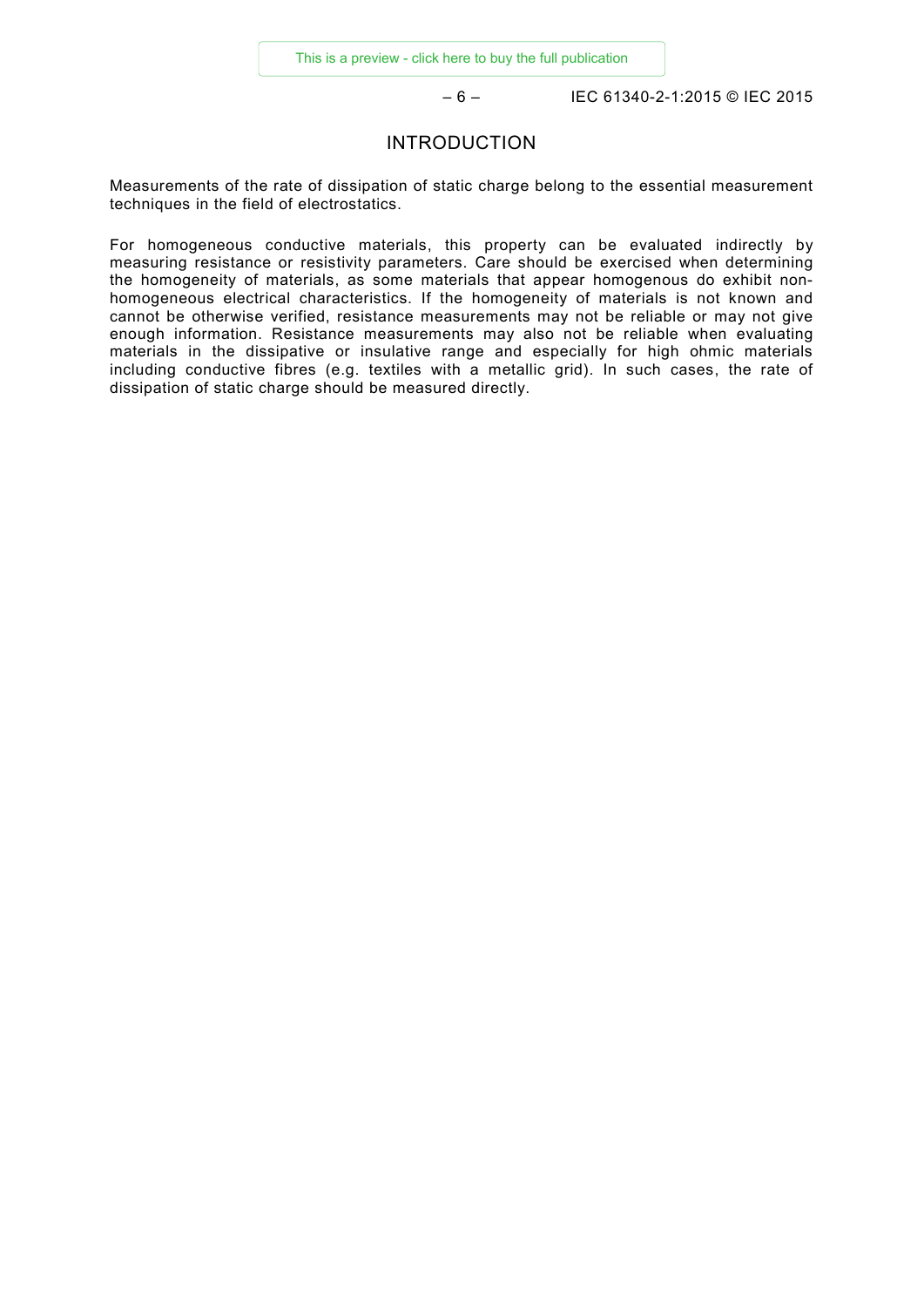IEC 61340-2-1:2015 © IEC 2015 – 7 –

#### **ELECTROSTATICS –**

#### **Part 2-1: Measurement methods – Ability of materials and products to dissipate static electric charge**

#### <span id="page-6-0"></span>**1 Scope**

This part of IEC 61340 describes test methods for measuring the rate of dissipation of static charge of insulating and static dissipative materials and products.

It includes a generic description of test methods and detailed test procedures for specific applications.

The two test methods for measuring charge decay time, one using corona charging and one using a charged metal plate are different and may not give equivalent results. Nevertheless, each method has a range of applications for which it is best suited. The corona charging method is suitable for evaluating the ability of materials, e.g. textiles, packaging, etc., to dissipate charge from their own surfaces. The charged metal plate method is suitable for evaluating the ability of materials and objects such as gloves, finger cots, hand tools, etc. to dissipate charge from conductive objects placed on or in contact with them. The charged plate method may not be suitable for evaluating the ability of materials to dissipate charge from their own surfaces.

In addition to its general application, this horizontal standard is also intended for use by technical committees in the preparation of standards in accordance with the principles laid down in IEC Guide 108.

One of the responsibilities of a technical committee is, wherever applicable, to make use of horizontal standards in the preparation of its publications. The contents of this horizontal standard shall not apply unless specifically referred to or included in the relevant publications.

#### <span id="page-6-1"></span>**2 Normative references**

The following documents, in whole or in part, are normatively referenced in this document and are indispensable for its application. For dated references, only the edition cited applies. For undated references, the latest edition of the referenced document (including any amendments) applies.

IEC 61340-4-6, *Electrostatics – Part 4-6: Standard test methods for specific applications – Wrist straps*

<span id="page-6-2"></span>IEC 61340-4-7, *Electrostatics – Part 4-7: Standard test methods for specific applications – Ionization*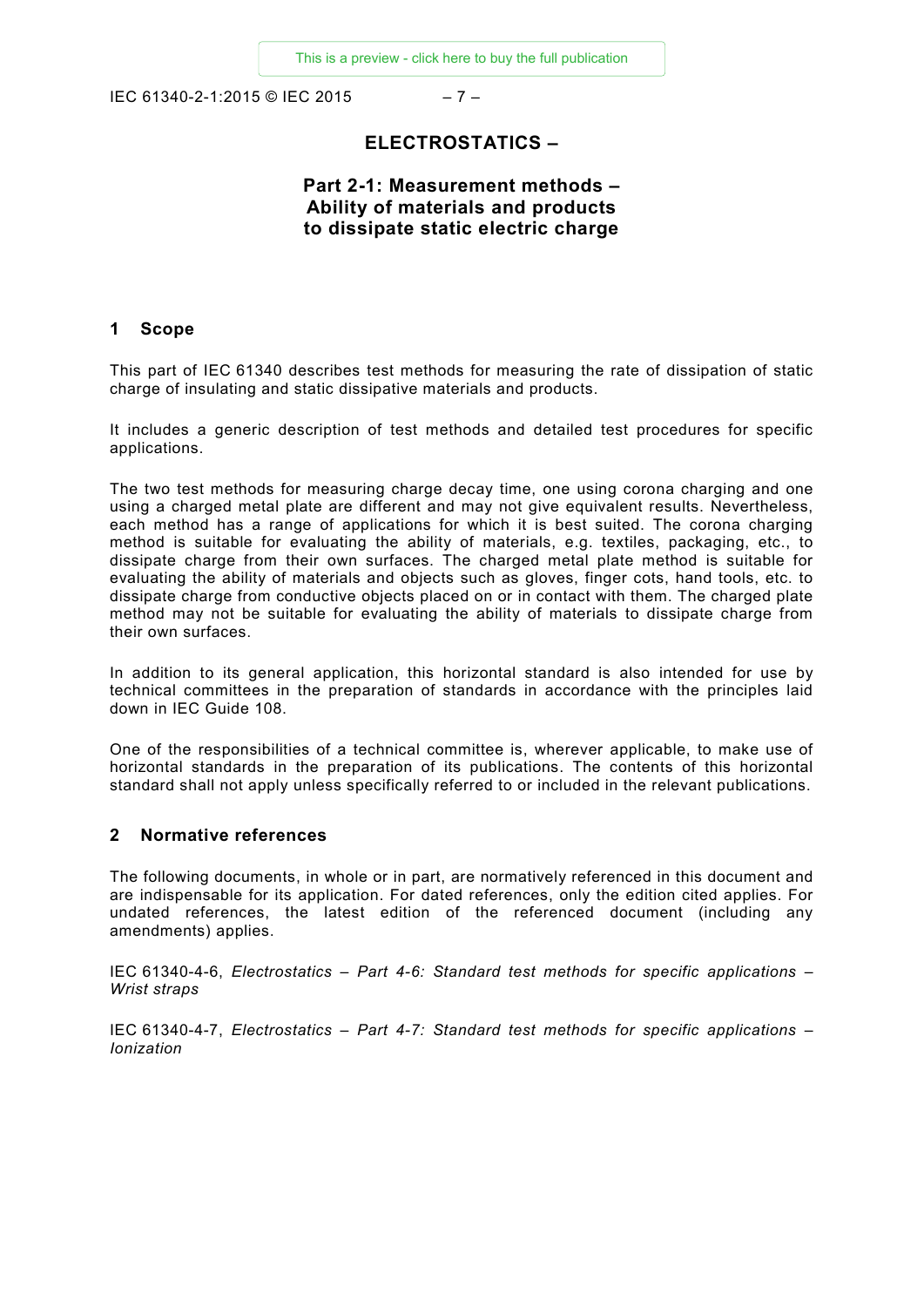– 24 – IEC 61340-2-1:2015 © IEC 2015

#### SOMMAIRE

| 1 |       |                                                                                 |  |
|---|-------|---------------------------------------------------------------------------------|--|
| 2 |       |                                                                                 |  |
| 3 |       |                                                                                 |  |
| 4 |       |                                                                                 |  |
|   | 4.1   |                                                                                 |  |
|   | 4.2   |                                                                                 |  |
|   | 4.3   | Appareillage de mesure de la décroissance de la charge par effet de             |  |
|   | 4.3.1 |                                                                                 |  |
|   | 4.3.2 |                                                                                 |  |
|   | 4.3.3 |                                                                                 |  |
|   | 4.3.4 |                                                                                 |  |
|   | 4.4   | Appareillage de mesure de la décroissance de la charge par contact34            |  |
|   | 4.4.1 |                                                                                 |  |
|   | 4.4.2 |                                                                                 |  |
| 5 |       |                                                                                 |  |
|   | 5.1   |                                                                                 |  |
|   | 5.2   | Essai de décroissance de la charge pour des matériaux en textile 37             |  |
|   | 5.2.1 |                                                                                 |  |
|   | 5.2.2 |                                                                                 |  |
|   | 5.2.3 |                                                                                 |  |
|   | 5.2.4 |                                                                                 |  |
|   | 5.2.5 |                                                                                 |  |
|   | 5.3   | Essai de décroissance de la charge au moyen de gants, de doigtiers ou           |  |
|   | 5.3.1 |                                                                                 |  |
|   | 5.3.2 |                                                                                 |  |
|   | 5.3.3 | Procédure d'essai pour les propriétés de décroissance de la charge des          |  |
|   | 5.3.4 | Procédure d'essai pour les propriétés de décroissance de la charge des          |  |
|   | 5.3.5 |                                                                                 |  |
|   | 5.3.6 | Procédure d'essai pour les propriétés de décroissance de la charge des          |  |
|   | 5.3.7 |                                                                                 |  |
|   | 5.4   |                                                                                 |  |
|   |       | Annexe A (normative) Vérification des performances des instruments de mesure 42 |  |
|   | A.1   | Vérification des instruments de mesure de la décroissance de la charge par      |  |
|   | A.1.1 |                                                                                 |  |
|   | A.1.2 |                                                                                 |  |
|   | A.1.3 |                                                                                 |  |
|   | A.1.4 |                                                                                 |  |
|   | A.2   | Méthode pour la vérification de la capacité d'une plaque conductrice isolée43   |  |
|   | A.2.1 |                                                                                 |  |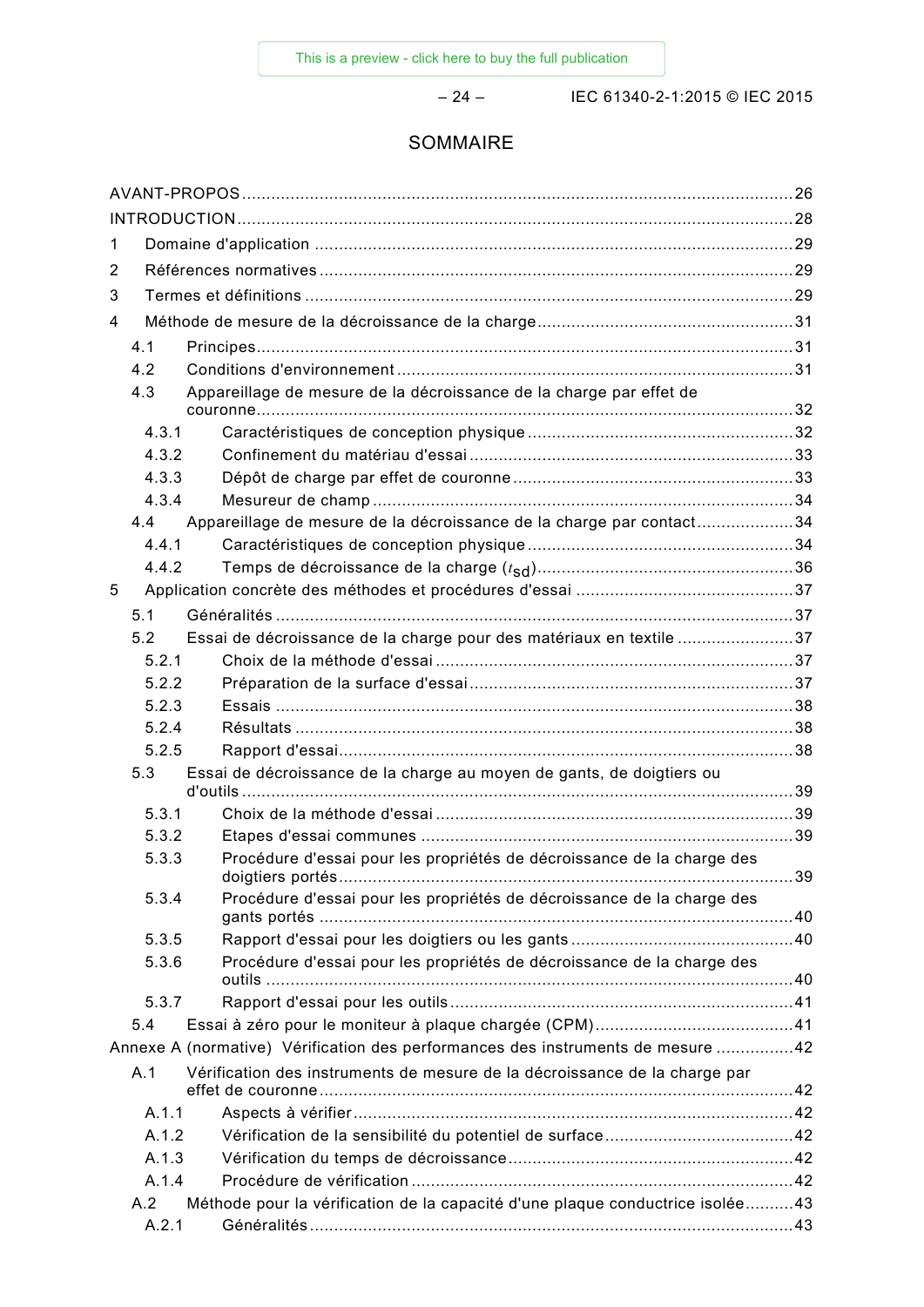IEC 61340-2-1:2015 © IEC 2015 – 25 –

| A.2.2 |  |
|-------|--|
| A 2 3 |  |
| A.2.4 |  |
|       |  |

| Figure 1 – Exemple d'une disposition pour la mesure de dissipation de charge utilisant |  |
|----------------------------------------------------------------------------------------|--|
| Figure 2 – Exemple d'une disposition pour la mesure de dissipation de charge utilisant |  |
|                                                                                        |  |
| Figure 4 – Temps de décroissance de la charge (tsd) et tension de décalage (U0) 37     |  |
| Figure A.1 - Circuit équivalent pour CPM et condensateur de référence 44               |  |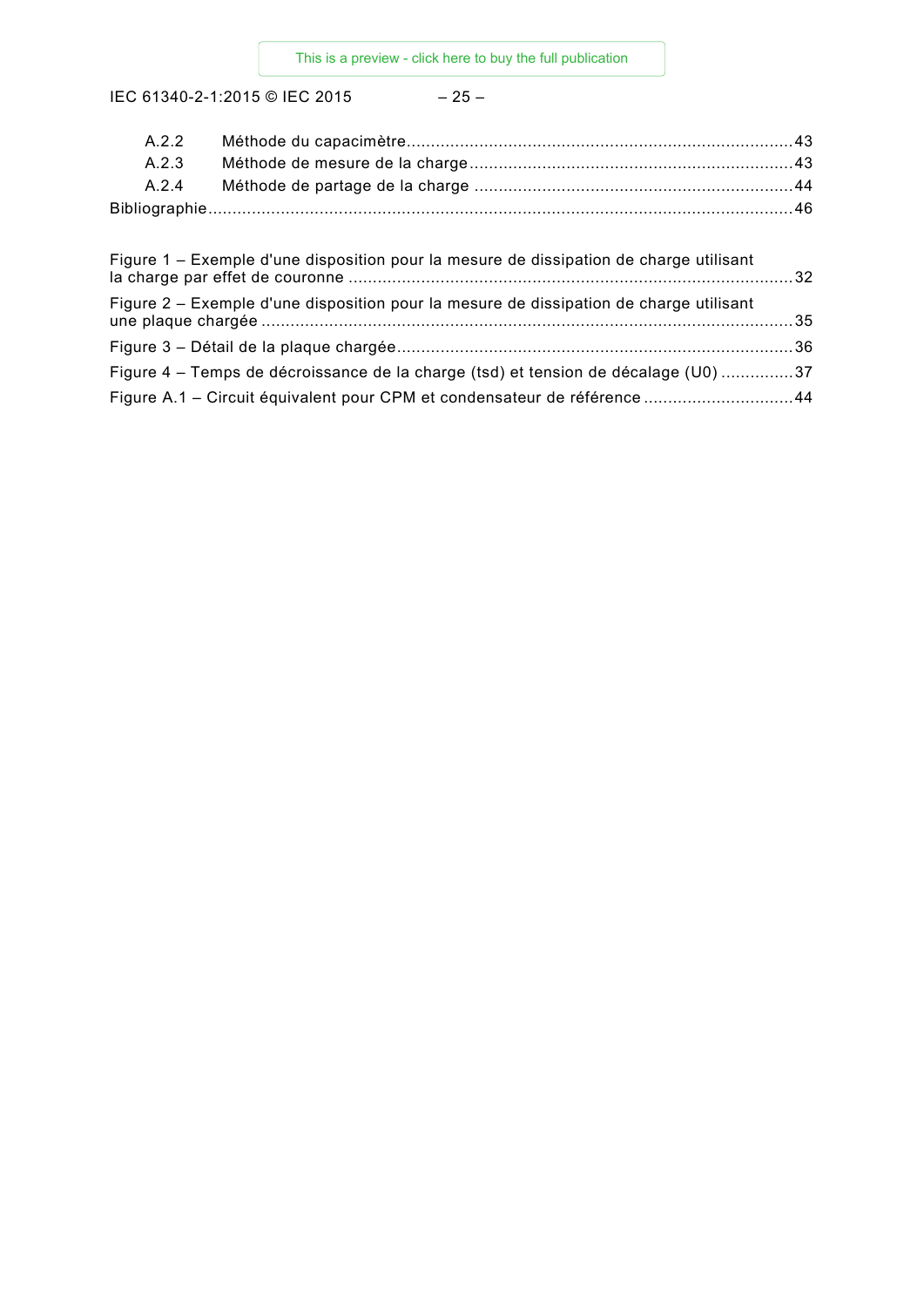[This is a preview - click here to buy the full publication](https://webstore.iec.ch/publication/23186&preview=1)

– 26 – IEC 61340-2-1:2015 © IEC 2015

#### COMMISSION ÉLECTROTECHNIQUE INTERNATIONALE

 $\overline{\phantom{a}}$ 

#### **ÉLECTROSTATIQUE –**

#### **Partie 2-1: Méthodes de mesure – Capacité des matériaux et des produits à dissiper des charges électrostatiques**

#### AVANT-PROPOS

- <span id="page-9-0"></span>1) La Commission Electrotechnique Internationale (IEC) est une organisation mondiale de normalisation composée de l'ensemble des comités électrotechniques nationaux (Comités nationaux de l'IEC). L'IEC a pour objet de favoriser la coopération internationale pour toutes les questions de normalisation dans les domaines de l'électricité et de l'électronique. A cet effet, l'IEC – entre autres activités – publie des Normes internationales, des Spécifications techniques, des Rapports techniques, des Spécifications accessibles au public (PAS) et des Guides (ci-après dénommés "Publication(s) de l'IEC"). Leur élaboration est confiée à des comités d'études, aux travaux desquels tout Comité national intéressé par le sujet traité peut participer. Les organisations internationales, gouvernementales et non gouvernementales, en liaison avec l'IEC, participent également aux travaux. L'IEC collabore étroitement avec l'Organisation Internationale de Normalisation (ISO), selon des conditions fixées par accord entre les deux organisations.
- 2) Les décisions ou accords officiels de l'IEC concernant les questions techniques représentent, dans la mesure du possible, un accord international sur les sujets étudiés, étant donné que les Comités nationaux de l'IEC intéressés sont représentés dans chaque comité d'études.
- 3) Les Publications de l'IEC se présentent sous la forme de recommandations internationales et sont agréées comme telles par les Comités nationaux de l'IEC. Tous les efforts raisonnables sont entrepris afin que l'IEC s'assure de l'exactitude du contenu technique de ses publications; l'IEC ne peut pas être tenue responsable de l'éventuelle mauvaise utilisation ou interprétation qui en est faite par un quelconque utilisateur final.
- 4) Dans le but d'encourager l'uniformité internationale, les Comités nationaux de l'IEC s'engagent, dans toute la mesure possible, à appliquer de façon transparente les Publications de l'IEC dans leurs publications nationales et régionales. Toutes divergences entre toutes Publications de l'IEC et toutes publications nationales ou régionales correspondantes doivent être indiquées en termes clairs dans ces dernières.
- 5) L'IEC elle-même ne fournit aucune attestation de conformité. Des organismes de certification indépendants fournissent des services d'évaluation de conformité et, dans certains secteurs, accèdent aux marques de conformité de l'IEC. L'IEC n'est responsable d'aucun des services effectués par les organismes de certification indépendants.
- 6) Tous les utilisateurs doivent s'assurer qu'ils sont en possession de la dernière édition de cette publication.
- 7) Aucune responsabilité ne doit être imputée à l'IEC, à ses administrateurs, employés, auxiliaires ou mandataires, y compris ses experts particuliers et les membres de ses comités d'études et des Comités nationaux de l'IEC, pour tout préjudice causé en cas de dommages corporels et matériels, ou de tout autre dommage de quelque nature que ce soit, directe ou indirecte, ou pour supporter les coûts (y compris les frais de justice) et les dépenses découlant de la publication ou de l'utilisation de cette Publication de l'IEC ou de toute autre Publication de l'IEC, ou au crédit qui lui est accordé.
- 8) L'attention est attirée sur les références normatives citées dans cette publication. L'utilisation de publications référencées est obligatoire pour une application correcte de la présente publication.
- 9) L'attention est attirée sur le fait que certains des éléments de la présente Publication de l'IEC peuvent faire l'objet de droits de brevet. L'IEC ne saurait être tenue pour responsable de ne pas avoir identifié de tels droits de brevets et de ne pas avoir signalé leur existence.

La Norme internationale IEC 61340-2-1 a été établie par le comité d'études 101 de l'IEC: Electrostatique.

Cette deuxième édition annule et remplace la première édition parue en 2002. Cette édition constitue une révision technique.

Cette édition inclut les modifications techniques majeures suivantes par rapport à l'édition précédente: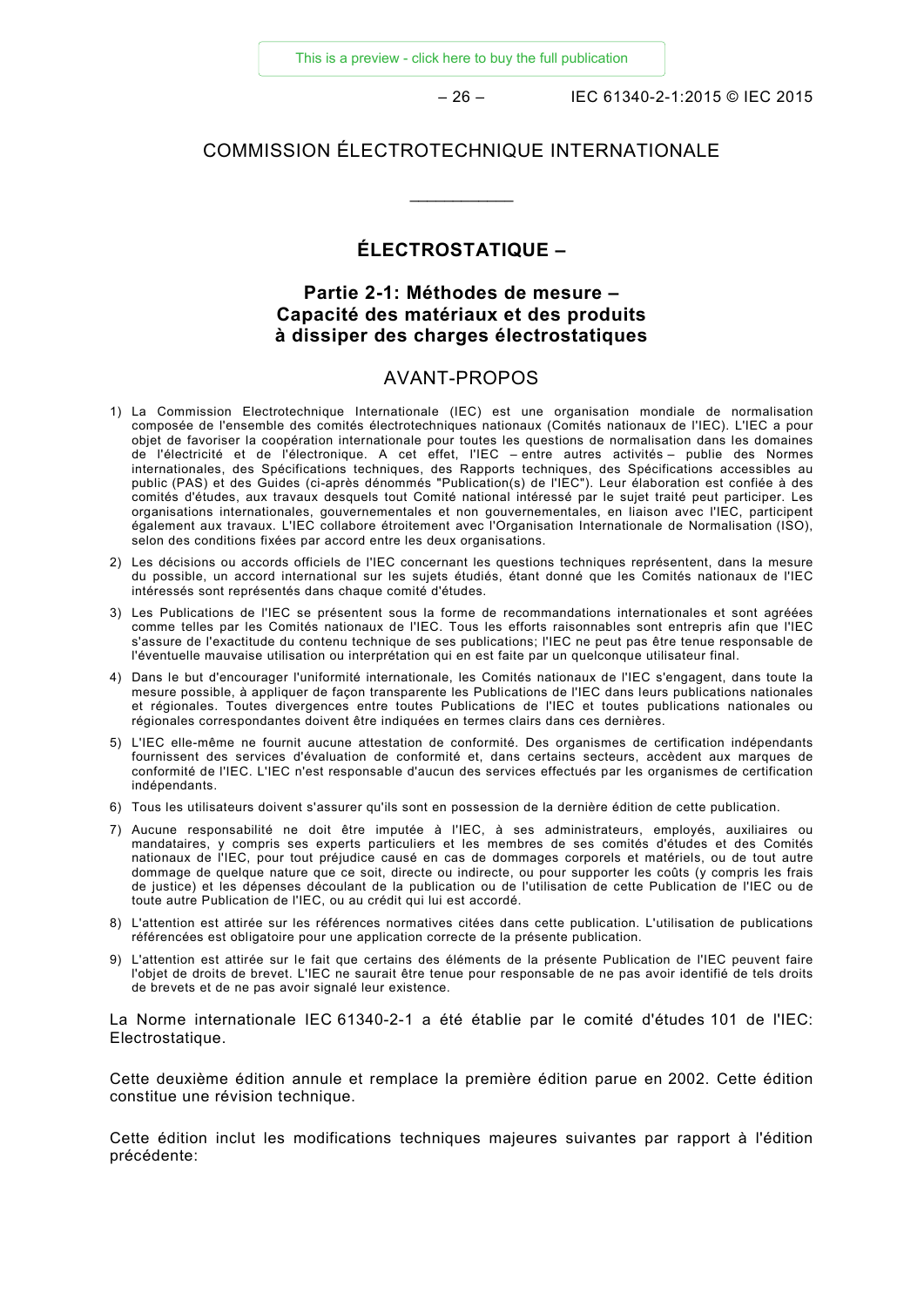IEC 61340-2-1:2015 © IEC 2015 – 27 –

- a) la première édition prenait en charge les exigences de l'IEC TR 61340-5-1, mais avec la révision de l'IEC TR 61340-5-1 pour en faire une Norme internationale cette prise en charge n'est plus exigée; les références à l'IEC 61340-5-1[1][1](#page-10-0) ont été supprimées;
- b) l'introduction donne des informations complémentaires sur le moment où les mesures du temps de décroissance de la charge sont appropriées, ainsi que les applications pour lesquelles chacune des deux méthodes d'essai est la plus adaptée;
- c) des procédures ont été ajoutées pour vérifier les performances des instruments de mesure dans le cadre de la méthode de charge par effet de couronne.

Le texte de cette norme est issu des documents suivants:

| CDV         | Rapport de vote |
|-------------|-----------------|
| 101/446/CDV | 101/462/RVC     |

Le rapport de vote indiqué dans le tableau ci-dessus donne toute information sur le vote ayant abouti à l'approbation de cette norme.

Cette publication a été rédigée selon les Directives ISO/IEC, Partie 2.

Elle a le statut d'une norme horizontale conformément au Guide 108[3] de l'IEC.

Une liste de toutes les parties de la série IEC 61340, publiées sous le titre général *Electrostatique*, peut être consultée sur le site web de l'IEC.

Le comité a décidé que le contenu de cette publication ne sera pas modifié avant la date de stabilité indiquée sur le site web de l'IEC sous "http://webstore.iec.ch" dans les données relatives à la publication recherchée. A cette date, la publication sera

- reconduite,
- supprimée,
- remplacée par une édition révisée, ou
- amendée.

 $\overline{\phantom{a}}$ 

<span id="page-10-0"></span><sup>1</sup> Les chiffres entre crochets se réfèrent à la Bibliographie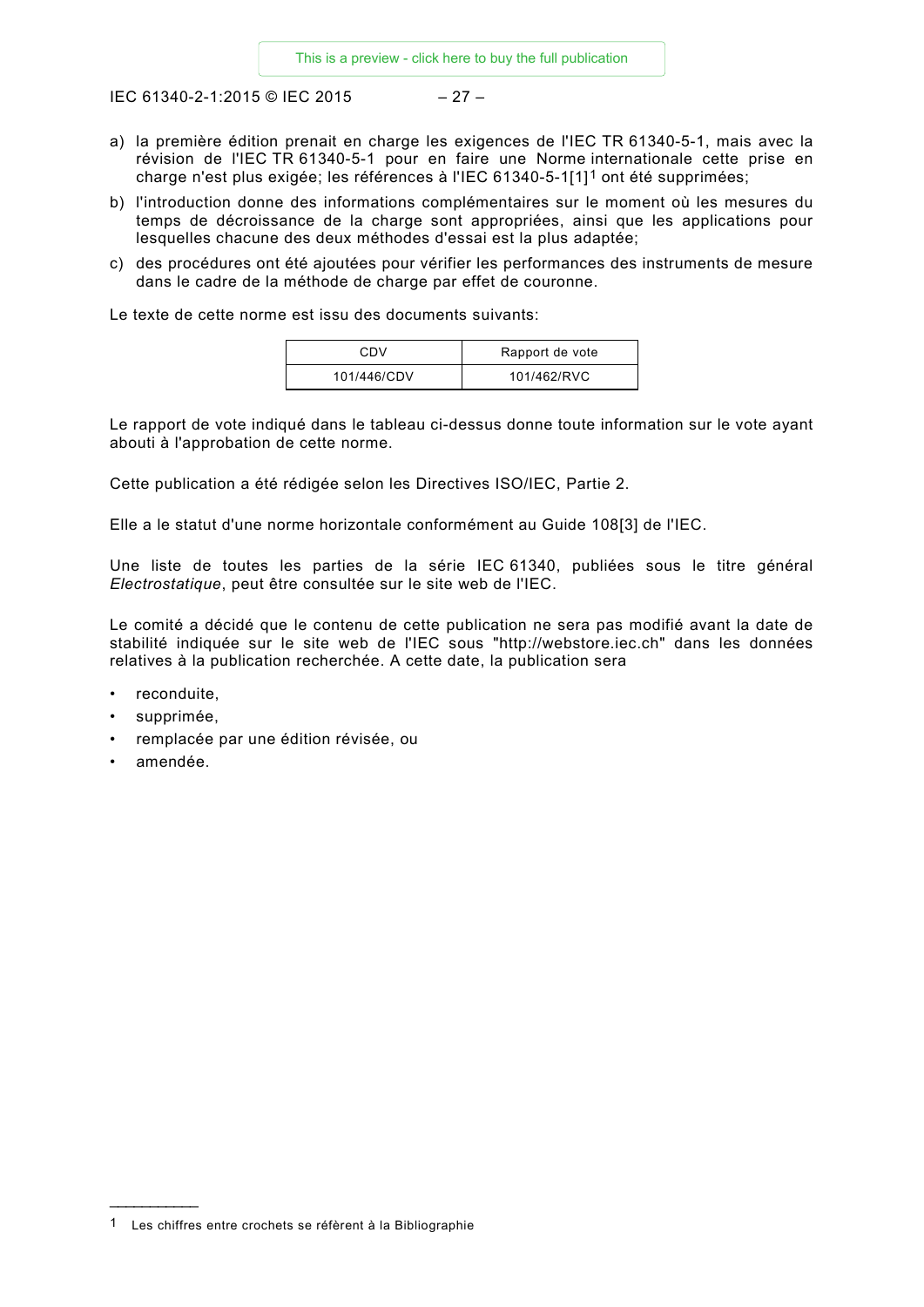– 28 – IEC 61340-2-1:2015 © IEC 2015

#### INTRODUCTION

<span id="page-11-0"></span>Les mesures du taux de dissipation de charge statique appartiennent aux techniques de mesure essentielles dans le domaine de l'électrostatique.

Pour les matériaux conducteurs homogènes, cette propriété peut être évaluée indirectement en mesurant les paramètres de résistance ou de résistivité. Il convient de prêter une attention particulière lors de la détermination de l'homogénéité des matériaux, étant donné que certains matériaux paraissant homogènes présentent des caractéristiques électriques non homogènes. Si l'homogénéité des matériaux n'est pas connue et ne peut pas être vérifiée, les mesures de résistance peuvent ne pas être fiables ou peuvent ne pas fournir suffisamment d'informations. Les mesures de résistance peuvent également ne pas être fiables lors de l'évaluation des matériaux dans la plage dissipative ou isolante et plus particulièrement les matériaux à haute résistance y compris les fibres conductrices (p. ex.: textiles à grille métallique). Dans de tels cas, il convient que le taux de dissipation de charge statique soit mesuré directement.